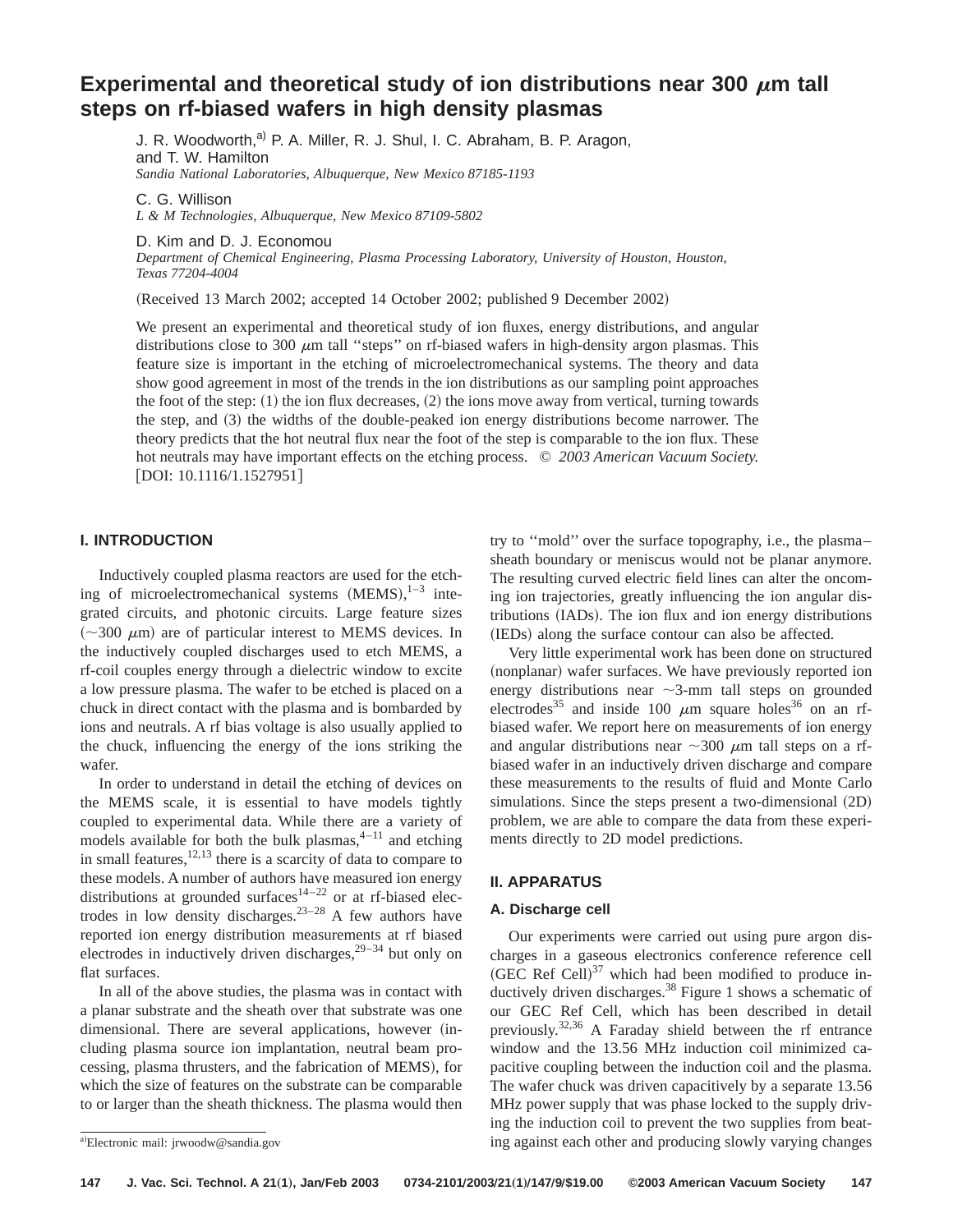

FIG. 1. Schematic of inductively coupled GEC Ref. Cell with rf biased wafer chuck. The ion analyzer samples through a 5.5  $\mu$ m pinhole on the chuck to collect the ions impacting the wafer. The inset shows a top view of the rf-biased chuck with the Si wafers on it.

in the IEDs. Capacitive–voltage probes were used to measure the rf components of both the plasma and chuck potentials. A double Langmuir probe<sup>39</sup> measured electron temperature and density at a point approximately 3 mm above the step.

It was necessary to cover most of the chuck surface with Si to prevent metal ions from sputtering off the stainless steel chuck and coating the fused silica rf entrance window when the chuck was biased. The inset in Fig. 1 shows a top view of our chuck with the wafer components on it. In the center of the figure is a 4.6 mm square, 300  $\mu$ m thick, undoped Si wafer with a 2.9 mm square hole in it. The nickel pinhole foil described below forms the bottom of this square hole. One inner wall of this 2.9 mm square functioned as our 300  $\mu$ m tall "straight wall" for these experiments. Previous work $40$ suggests that the ion energy and angular distributions we measured in the center of a hole which was 2.9 mm square and only 300  $\mu$ m deep should be very close to the distributions on a flat surface. Four silicon ''petals'' formed of a quartered 6 in.- diam wafer were placed around the 4.6 mm square piece to cover the rest of the stainless steel chuck.

A pinhole at the bottom of the 2.9 mm square hole led to a separate vacuum system containing our gridded ion analyzer. We varied the position of the pinhole relative to the walls by gluing nominally identical walls down at different distances from ''identical'' pinholes with conductive epoxy. The 5.5  $\mu$ m diam pinholes were laser drilled in a nickel foil estimated by the manufacturer to be between 2 and 3  $\mu$ m thick.<sup>41</sup> The pinholes used were produced in a single run by the manufacturer, and appeared to have identical diameters to our experimental uncertainty of  $\pm 10\%$ .

## **B. Gridded ion analyzer**

Figure 2 shows a schematic of our gridded ion energy and angle analyzer that has been described in detail previously,  $36,42$  and only a brief description will be given



FIG. 2. Schematic of the three-screen gridded energy analyzer. The grids and the array of collection electrodes were formed into sections of nested hemispheres, all centered on the pinhole. This ''nested hemisphere'' format allowed us to measure ion angular distributions as well as ion energy distributions. The first grid was connected to the ''local ground,'' i.e., the wall of the rf-biased chuck, to create a field-free drift region between the pinhole and the analyzer. The inset shows a front view of the collector elements in our ion analyzer

here. The analyzer contains three screen grids and a series of 4.8 mm diam current collection electrodes. The stainless steel collection electrodes were stacked in a hexagonal closepacked array as shown in the inset in Fig. 2. The analyzer had three grids between the pinhole and the collection electrodes. Varying the voltage on the middle grid allowed us to sweep out the ion energy distribution. The grids and the surface of the bundle of electrodes were formed into sections of nested concentric spheres, all of which were centered on the pinhole. Hence, the surfaces of all the electrodes were on a spherical surface located 2.3 cm from the pinhole. Because the grids and collection electrodes were sections of spheres centered on the pinhole, ion trajectories were not affected by any external electric fields as the ions traveled from the pinhole to the electrodes. As a result, we could measure the ion angular distributions at the pinhole by comparing the current on the various electrodes. Based on previous work $40$  we expect the sensitivity of this instrument to be independent of ion energy. The energy resolution of this detector  $(\Delta E/E)$  is about 5%. Thus for 20 eV ions, we expect the detector resolution to be about 1 eV.

A point of great experimental importance is that the entire gridded analyzer was floated at the rf potential of the wafer chuck. In order to get the control voltages and collector currents into and out of the analyzer, we passed the signals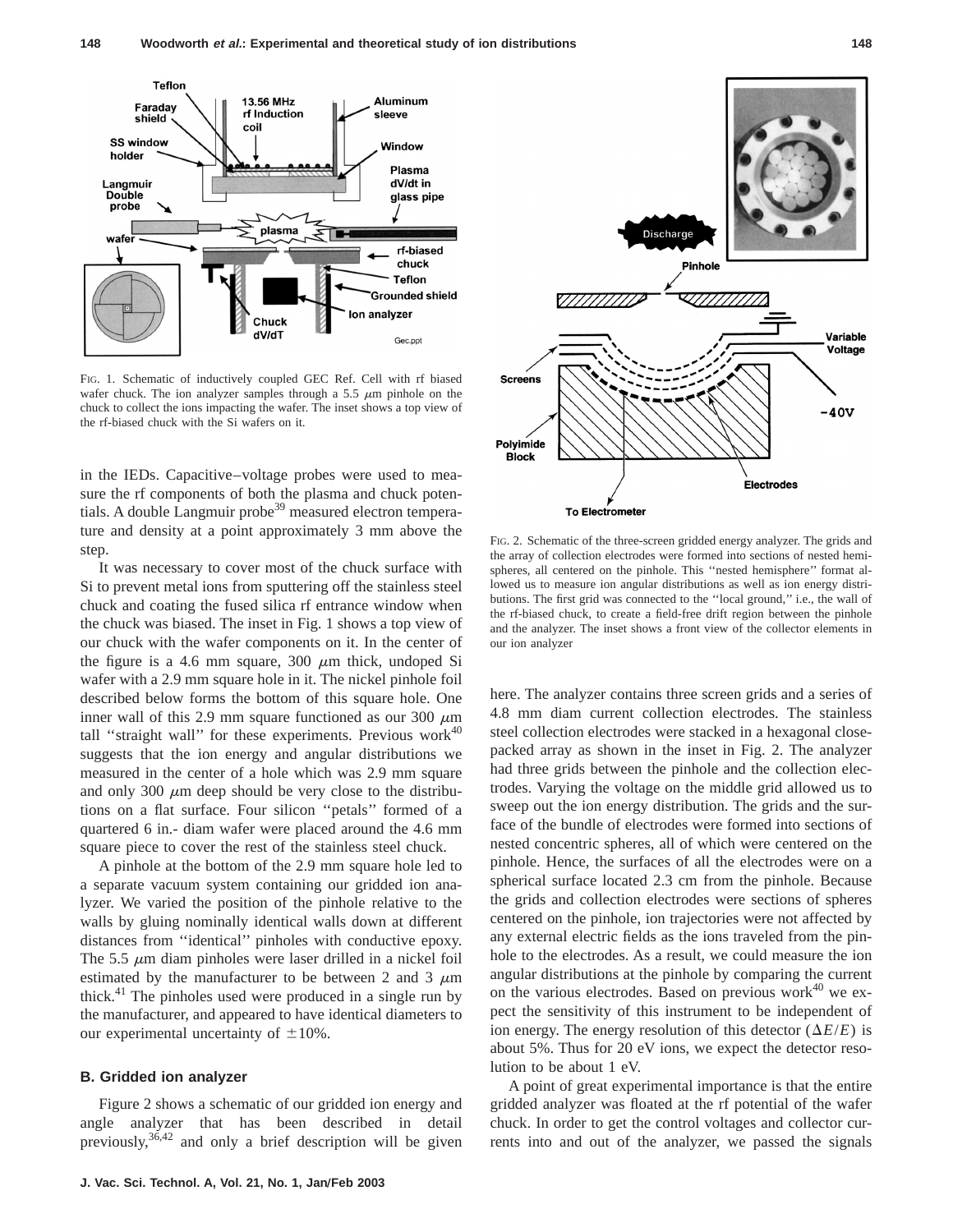

FIG. 3. Electrical schematic for ion analyzer. All signals in and out of the analyzer were passed through rf low pass filters which attenuated the 13.56 MHz chuck bias by  $\sim$  50 dB or more. This figure shows only one collector pin for simplicity. In reality there were 17 active collector pins and a total of 20 rf low-pass filters.

through rf low-pass filters<sup>43</sup> as shown in Fig. 3. After extraction from the rf biased area, the collector currents were passed through a low current switching system to a picoammeter. The switching system, the pico-ammeter, and the power supplies for the grid voltages were all controlled by a computer operating on LABVIEW software.

#### **III. SIMULATION**

In this section, a two-dimensional  $(x-y)$  fluid/Monte Carlo simulation is reported, in an effort to predict the IEDs and IADs on an otherwise planar surface with a step  $(Fig. 4)$ , in contact with a high density Ar plasma.

### **A. Fluid simulation**

The compressible fluid equations for ions (species and momentum balances) coupled with Poisson's equation for the electric potential were employed.<sup>44,45</sup> Since the ion temperature is much lower than the electron temperature, the pressure force was ignored in the momentum balance equation. However, ion thermal effects were accounted for in the Monte Carlo simulation (see below). The viscous stress was also neglected in the ion momentum balance. The ion continuity and momentum balance equations would then read

$$
\frac{\partial n_i}{\partial t} + \nabla \circ (n, \mathbf{u}) = 0,\tag{1}
$$

$$
\frac{\partial}{\partial t}(n_i \mathbf{u}) + \nabla \circ (n_i \mathbf{u} \mathbf{u}) = -\frac{en_i}{m_i} \nabla \Phi - \nu_m n_i \mathbf{u},\tag{2}
$$

where  $n_i$ ,  $m_i$ , **u**, and  $\Phi$  are the ion density, ion mass, ion fluid velocity vector, and electric potential, respectively. The elementary charge is denoted by  $e$ , and  $v_m$  is the ion–neutral



FIG. 4. Domain and boundary conditions used for simulations. The substrate step height is 300  $\mu$ m.

collision frequency, where ions could suffer elastic scattering or charge-exchange collisions. Poisson's equation reads

$$
\nabla^2 \Phi = -\frac{e}{\varepsilon_0} \left[ n_i - n_0 \exp\left(\frac{\Phi}{T_e}\right) \right],\tag{3}
$$

where the potential  $\Phi$  is with respect to that of the upper boundary,  $\Phi_0$ ,  $\varepsilon_0$  is the permittivity of free space, and  $n_0$  is the ion density at the upper boundary  $(Fig. 4)$ . Electrons were assumed to be in Boltzmann equilibrium with the field, and the electron temperature  $T_e$  and background gas pressure and temperature  $(e.g.,$  neutral density) were assumed to be spatially constant. A finite difference scheme based on the flux corrected transport method was implemented to solve the governing equations. This method is both transportive and conservative.<sup>46</sup> The equations were integrated in time by an explicit-Euler type method. The time step was chosen so that the Courant–Friederichs–Levy condition was satisfied. At each time step, Poisson's equation was solved iteratively to update the electric potential profile. The simulation evolved until a periodic steady state was reached.

The system employed in this study is shown in Fig. 4. An otherwise planar substrate with a 300  $\mu$ m tall step is located at the bottom of the domain. The potential was specified on the substrate  $\Phi_w$  and at the upper boundary  $\Phi_0$ , while both sides were symmetry planes ( $\nabla_n \Phi = 0$ ). At the upper boundary, the ion density  $n_0$  was specified but the ion flux (ion velocity) is unknown. When a flux was specified at the upper boundary of Fig. 4, spurious profiles of the ion density near the boundary were observed. The inlet ion fluid velocity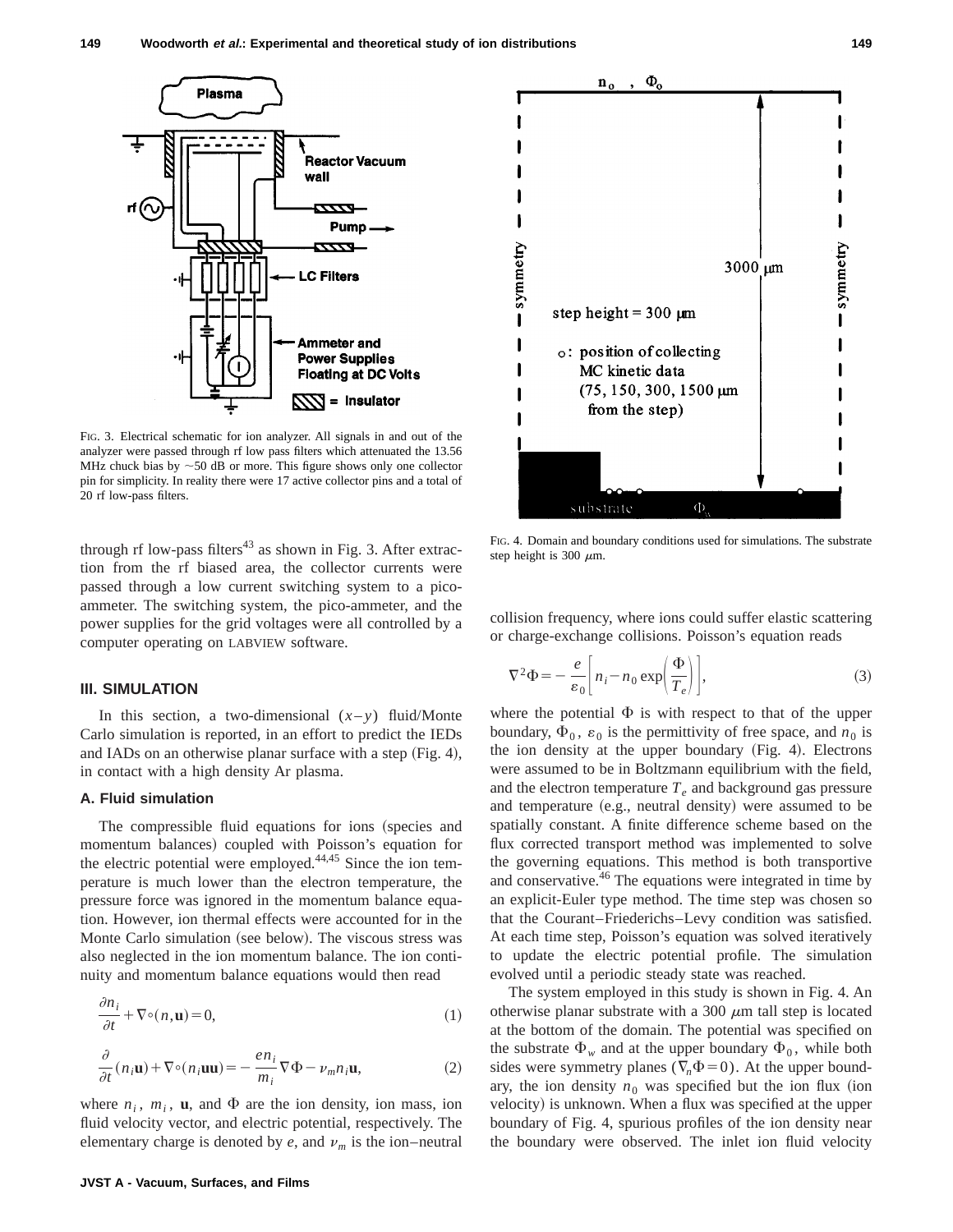(having only a vertical component  $v_0$ ) was instead linearly extrapolated based on the values at the first two nodes

with

$$
\nu_0 = 2 \nu_1 - \nu_2. \tag{4}
$$

This upstream condition has been used in compressible gas dynamics simulations before.<sup>46</sup> Equation  $(4)$  allows the inlet flux to develop as part of the solution. The specified electron temperature and ion density at the upper boundary set the value of the Debye length at that point. Note that the electron density was set equal to the ion density at the upper boundary, in accordance with the quasineutral plasma approximation. The plasma sheath (where charge neutrality breaks down) evolved self consistently, provided that the upper boundary of the domain was several times thicker than the sheath. The sheath thickness scales with the Debye length. Larger electron densities and lower electron temperatures (smaller Debye lengths) result in thinner sheaths (for a given sheath potential).

#### **B. Monte Carlo (MC) simulation**

To begin the MC simulation, ions with the appropriate energy and angular distribution (see below) were launched at a plane near the sheath edge. The location of the sheath edge was defined as the position where the relative space charge is

$$
\rho \equiv \frac{n_i - n_e}{n_i} = 0.01\tag{5}
$$

with the densities determined by the fluid simulation. The launch plane was such that the potential distribution was essentially 1D on that plane, i.e., the potential at that location was not perturbed by the presence of the step. Ions have a mean energy of the order of the electron temperature at the sheath edge. $47$  In addition, ions have energy and angular distributions because of collisions with the background gas in the presheath. The mean directional energy of ions at the launch plane was first evaluated by

$$
e_{\text{mean}} = \frac{1}{2} m_i (u^2 + v^2),\tag{6}
$$

where  $u$  and  $v$  are  $x$  and  $y$  components of ion fluid velocity. (The ion fluid velocity at the launch location is essentially perpendicular, i.e.,  $u \approx 0$ .) The perpendicular (directional) energy of entering ions was then determined by

$$
e_d = e_{\text{mean}} \cdot \varepsilon \tag{7}
$$

where  $\varepsilon$  was picked from a Gaussian distribution

$$
f(\varepsilon) = A_{\varepsilon} \exp\left(-\left[\frac{1}{2}\left(\frac{\varepsilon - \mu}{\sigma_{\varepsilon}}\right)^2\right]\right) \tag{8}
$$

with  $\mu=1.0$ ,  $\sigma_{\rm s}=0.4247$ .

These values of  $\mu$  and  $\sigma_{\varepsilon}$  center the distribution at 1.0 and give it a full width at half maximum of 1.0. Using Eqs.  $(7)$  and  $(8)$  one can generate distribution functions similar to those produced by Riemann.<sup>47</sup> For the angular distribution of entering ions, the following formula was used: $42$ 

$$
f(\theta) = A_{\theta} \exp\left(-\left[\frac{1}{2}\left(\frac{\sin \theta}{\sigma_{\theta}}\right)^{2}\right]\right)
$$
 (9)

$$
\sigma_{\theta} = \sqrt{\frac{T_{i,\text{Tr}}}{2e_d}},\tag{10}
$$

where  $T_{i, \text{Tr}}$  is the transverse ion temperature. The angle picked from this distribution was shifted by  $\theta_{\text{mean}} \equiv \tan^{-1}$  $(-u/\nu)$ , where *u* and  $\nu$  are again the ion's fluid velocity components at the launching position. Since ions are essentially perpendicular at this point,  $\theta_{\text{mean}} \approx 0$ . This way, the angular distribution of ions at the launch plane was centered at  $\theta_{\text{mean}}$ and had a spread of several degrees.

Once launched ions were accelerated by the spatially nonuniform and time-varying electric field determined by the fluid simulation. The three spatial coordinates and three velocity components  $(x, y, z, v_x, v_y, v_z)$  were tracked in time by a fourth order Runge–Kutta method. During their transit through the sheath, ions can interact with the background neutral gas, i.e., they can suffer elastic scattering or chargeexchange collisions. A constant total cross section  $\sigma_t$  was used to evaluate the distance between collision events by the null collision method.<sup>48</sup> At the end of each free flight, the type of collision was determined according to the probability  $P_k = \sigma_k / \sigma_t$  for collision of type *k* (*k* can be elastic scattering, charge exchange, or null collision, i.e., no collision). The cross sections (in units of  $10^{-16}$  cm<sup>2</sup>) for elastic scattering (SC) and charge-exchange  $(CX)$  collisions between  $Ar^+$  and Ar were obtained from Liebermann and Lichtenberg<sup>44</sup> and fit as follows:

$$
\sigma_{SC} = 40.04(1.0 - 0.0563 \ln \varepsilon_{kinetic})^2, \tag{11}
$$

$$
\sigma_{\rm CX} = 47.05(1.0 - 0.0557 \ln \varepsilon_{\rm kinetic})^2, \tag{12}
$$

where the ion kinetic energy  $\varepsilon_{\text{kinetic}}$  is in eV. Elastic scattering was treated as a hard sphere collision.<sup>49</sup> For charge exchange collisions, the (fast) ion and (slow) neutral switched identity (i.e., became fast neutral and slow ion, respectively) without altering their precollision velocity vector (resonant process). The resulting energetic (fast) neutrals could suffer elastic scattering further on, which was also treated as hard sphere collision. Fast neutrals, however, were primarily generated by neutralization of ions on the substrate (wall). Collision with the wall was assumed to result in specular reflection, with 100% neutralization of ions. Kinetic data for ions and fast neutrals were collected and recorded at four locations on the substrate, to facilitate comparison with experiments: 75, 150, 300, and 1500  $\mu$ m to the right of the step.

## **IV. RESULTS**

Table I lists plasma densities and electron densities measured with our double Langmuir probe for the Ar discharges. Table I also lists estimates of the Debye lengths and sheath sizes for these discharges. Sheath sizes are estimates for sheaths against a flat wafer.

A sample calculated electric potential profile is shown in Fig. 5. Parameter values were  $n_0=1.3\times10^{11}$  cm<sup>-3</sup>,  $\Phi_0$  $= 17 \text{ V} + 8 \sin(\omega_{\text{RF}} t) V$ ,  $\Phi_w = -16 \text{ V} + 19 \sin(\omega_{\text{RF}} t) V$ , and the rf modulation frequency  $\omega_{\text{rf}}/2\pi$  was 13.56 MHz. The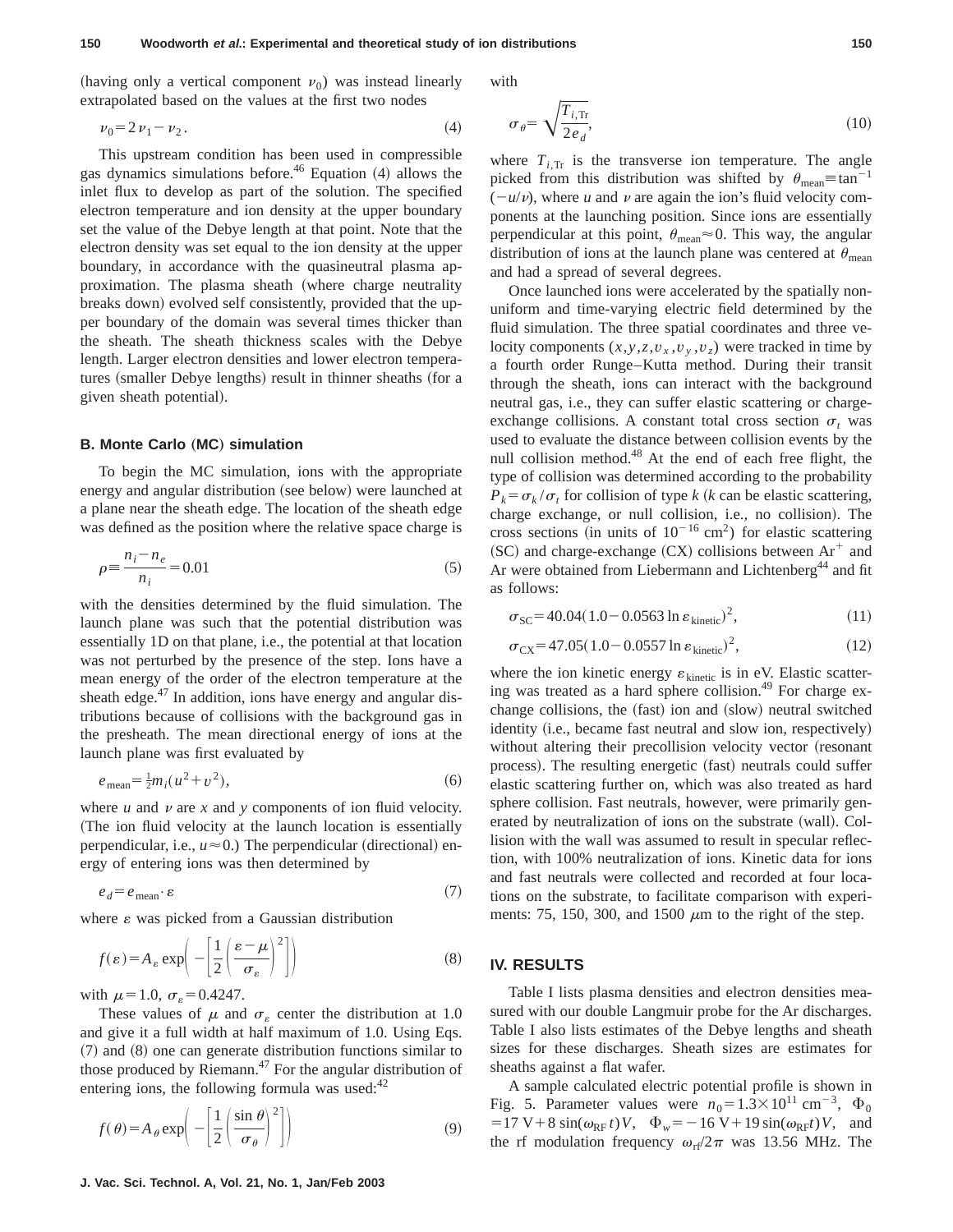16  $14$  $12$ 

ion Flux (mA/cm<sup>2</sup>) 10 8  $6$ 

> $\overline{2}$  $\mathbf{0}$  $\mathbf 0$

TABLE I. Measured electron densities and temperatures along with estimates of Debye length and sheath thickness. The sheath edge was defined as the location where the relative net charge density is equal to  $1\%$  or  $(n_i)$  $-n_e$ )/ $n_i$ =0.01. The sheath thickness shown are for cases without an rf bias on the wafer.

| Pressure<br>(mTorr) | Inductive<br>coil power<br>(W) | Electron<br>temperature<br>(eV) | Electron<br>density<br>$(10^{11}/\text{cm}^3)$ | Debye<br>length<br>$(\mu m)$ | Approximate<br>sheath<br>thickness<br>$(\mu m)$ |
|---------------------|--------------------------------|---------------------------------|------------------------------------------------|------------------------------|-------------------------------------------------|
| 5                   | 250                            | 3.7                             | 1.3                                            | 38                           | 287                                             |
| 23                  | 100                            | 2.5                             | 1.25                                           | 32                           | 248                                             |
| 23                  | 250                            | 2.6                             | 3.7                                            | 19                           | 173                                             |
| 23                  | 380                            | 2.7                             | 6.0                                            | 16                           | 117                                             |

electron temperature  $T_e$ =3.7 eV, ion temperature  $T_i$ = 0.1 eV, transverse ion temperature  $T<sub>i, Tr</sub>$ = 0.1 eV, gas temperature  $T<sub>g</sub>=0.05$  eV, and gas pressure  $P=5$  mTorr, corresponding to the first row of Table I, but with an added 22 V peak-to-peak rf bias between the wafer and the plasma. The ion temperature was not measured, but was taken as a representative value. $50$  Under these conditions, the sheath thickness was computed to be  $\sim$ 287  $\mu$ m, which is comparable to the 300  $\mu$ m high step. As a result, the plasma "feels" the existence of the step and the sheath tries to wrap around the corner. The horizontal electric field (not shown) peaked at the upper corner of the step. Ions are expected to have quite different trajectories depending on their *x* coordinate above the step. Detailed theoretical results may be found in Kim and Economou.<sup>51</sup>

Figure 6 shows a plot of measured ion flux to the wafer versus distance from a 300  $\mu$ m tall wall for three different power levels in a 23 mTorr Ar discharge. Curves are shown with and without a  $\sim$  20  $V_{\text{pp}}$  rf bias between the wafer and the plasma. Several trends are evident from this figure. First, all the fluxes decrease sharply as our measurement point gets within 75  $\mu$ m of the wall. Second, at two of the induction



FIG. 5. Electric potential profile of argon plasma near step on rf-biased wafer in inductively driven GEC Ref. cell. Plasma density= $1.3$  $\times 10^{11}$  cm<sup>-3</sup>. The data is shown for  $\tau_{\text{rf}}=0.75$ , three quarters of the way through the rf cycle.



FIG. 6. Experimental ion fluxes vs position below a 300  $\mu$ m tall step on our rf biased wafer chuck. Data is shown at 23 mTorr total pressure for three different inductive powers: 100 W, lower curve with diamonds  $(\blacklozenge)$ ; 250 W, middle curves with triangles  $(\triangle)$ ; and 380 W upper curves with squares  $(\square)$ . Data with no rf bias on the wafer is shown with filled data points and smooth curves. Data with  $\sim$  20 V peak-to-peak rf bias on the wafer is shown with hollow data points and dashed curves. The typical ion energy at this pressure was  $\sim$ 17 eV with no rf bias. With rf bias, the ion energy distributions stretched from 15 to 35 eV.

Distance from 300 micron-high wall (microns)

1000

500

coil power levels  $(100 \text{ and } 380 \text{ W})$ , the flux goes through a maximum as one moves away from the wall. Third, except for the data at 250 W, the presence of rf bias does not appear to significantly change the fluxes even though the presence of rf bias can significantly increase the calculated sheath thickness.

Figure 7 shows a plot of simulated ion flux to the wafer versus distance from the 300  $\mu$ m tall wall for the same pressure and inductive powers as Fig. 6, with no rf bias on the wafer. Adding a  $\sim$  20  $V_{\text{pp}}$  rf bias between the wafer and the plasma to the 250 W data did not significantly change the

FIG. 7. Simulated ion fluxes vs position below the 300  $\mu$ m tall step on our rf biased wafer chuck. Simulations are shown at 23 mTorr total pressure for the same three inductive powers as Fig. 6, but without an rf bias on the wafer. Adding a  $\sim$  20 V peak-to-peak rf bias to the 250 W simulation did not significantly change the shape of the curve from the no-bias case. The simulations show the same trend of decrease in ion flux close to the wall as the data in Fig. 6, but do not replicate the maxima that are often seen in the experimental ion fluxes at about 200  $\mu$ m from the step.



1500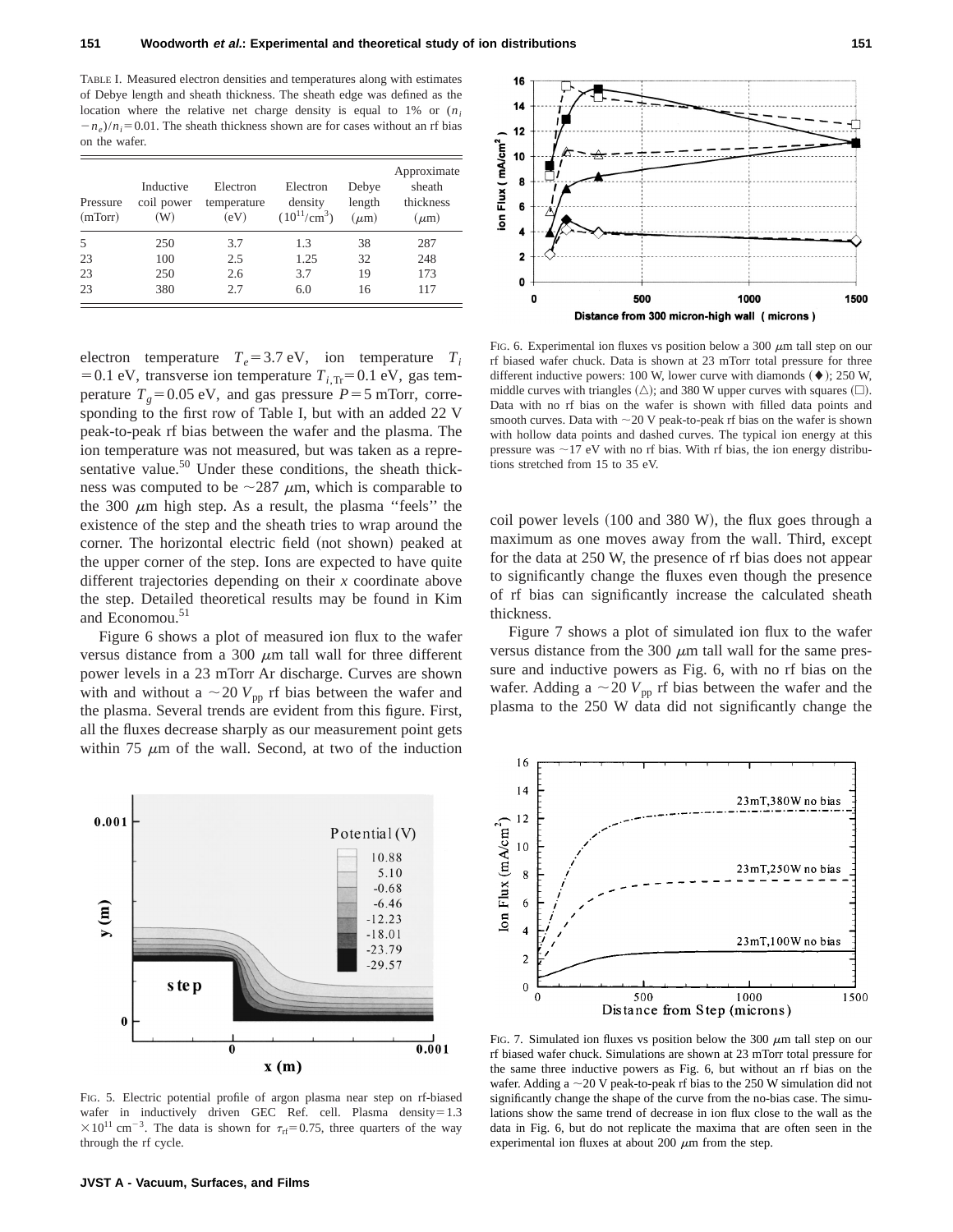

FIG. 8. Comparison of measured ion fluxes along with simulated ion and hot neutral fluxes close to the 300  $\mu$ m tall step in 5 mTorr, 250 W Ar discharges. The peak-to-peak rf bias voltage between the plasma and the chuck was 22 V for these measurements. The measured and predicted fluxes agree to about  $\sim$ 10% far from the step and show similar trends as the sampling point approaches the step. The maximum in the hot neutral flux at  $\sim$ 250  $\mu$ m is produced by ion collision with the sidewall and subsequent reflection of hot neutrals. Since the hot neutrals are also produced by charge exchange collisions in the gas phase, the neutral flux is not zero even at the location far away from the step.

simulated curve of flux versus position. The simulations show similar trends to the data in Fig. 6 in that the ion flux decreases close to the step, but the simulations do not show the maxima in ion fluxes that sometimes appear in the data.

Figure 8 shows a direct comparison between experiment and simulation for ion fluxes as our sampling point approaches the 300  $\mu$ m tall step. The calculated and measured ion fluxes far from the step are within about 10% of each other in this 5 mTorr Ar discharge with 250 W of induction power and 22 V rf bias. As the sampling point approaches the wall, experiment and simulation show the same trends, although the simulated ion flux begins decreasing farther from the step than the experimental data does. This figure also shows simulated hot neutral fluxes versus position. The peak in the hot neutrals at about  $\sim$ 250  $\mu$ m is caused by ions striking the sidewall and being reflected as hot neutrals.

Figure 9 shows measured  $(a)$  and calculated  $(b)$  ion energy distributions versus distance from the 300  $\mu$ m tall wall for 5 mTorr discharges with 250 W of induction drive power. Both the measurements and the model show the expected double-peaked IEDs that narrow as the sampling point approaches the 300  $\mu$ m tall wall. The data, however, show IEDs with a  $\sim$ 19 V separation between peaks whereas the calculated IEDs have only a  $\sim$ 16 V separation between peaks. Figures  $10(a)$  and  $10(b)$  show a similar theory-toexperiment comparison for data taken in a 23 mTorr Ar discharge with 250 W of induction coil power. Again, theory and experiment show the same trends, although the theoretical IED curves are narrower than the data.

Figure 11 displays ion angular distributions in 5 mTorr Ar discharges as a function of distance between the sampling aperture and the wall. These discharges were driven by 250 W induction power. The peak-to-peak rf bias voltage be-



FIG. 9. Comparison of ion energy distributions versus position below a 300  $\mu$ m tall step on our rf-biased wafer chuck in 5 mTorr Ar discharges with 250 W of rf power to the induction coil:  $(a)$  experimental measurements and  $(b)$ model calculations. The rf bias between the chuck and plasma was fixed at  $\sim$  22 V for all of this data, but the ion energy distributions still narrow as the sampling point approached the step.

tween the plasma and chuck varied from 21 to 26 V for these data. These "target plots" display ion flux (in nA) on each of the elements in the hexagonal-close-packed array on our collector (refer to Fig. 3 for collector layout). The plotting routine has smoothed the transitions between signal levels on adjacent pins to improve the legibility of the figure. The concentric circles represent the solid angles defined by cones whose apex is at the sampling hole and which sweep out points which are  $\sim 6.4^{\circ}$ , 12.9°, and 19° off the normal to a flat wafer surface. The sampling hole remained centered over the central pin on our detector for all of these experiments as the 300  $\mu$ m tall step was moved closer to the sampling hole. The wall is shown as a rectangular block. The beam's angular distribution moves  $\sim 19^{\circ}$  off axis toward the wall as the sampling point moves in toward the step, starting at 1500  $\mu$ m and moving in to 75  $\mu$ m from the wall. In some cases the distributions also spread noticeably, spilling over onto two or more detector pins. Finally, the fluxes decrease as the distribution moves close to the wall, reflecting the trends seen Figs. 6–8.

The experimental ion angular data shows intensity versus angle off the pinhole axis  $\theta$  and azimuthal angle around the pinhole  $\varphi$ , whereas the simulations show just intensity versus angle off the pinhole axis  $\theta$ . To compare the data to the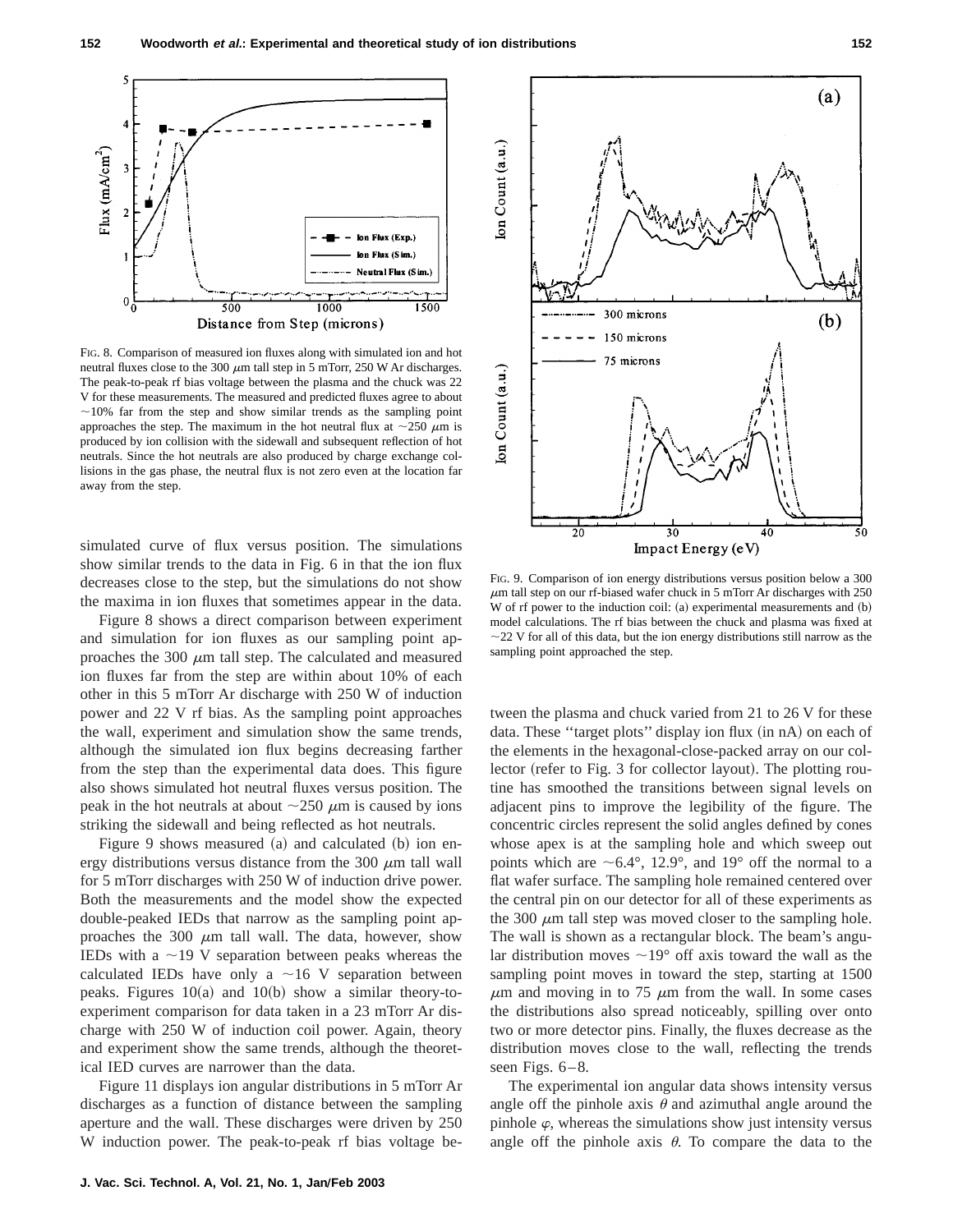

FIG. 10. Comparison of ion energy distributions vs position below a 300  $\mu$ m tall step on our rf-biased wafer chuck in 23 mTorr Ar discharges with 250 W of rf power to the induction coil:  $(a)$  experimental measurements and  $(b)$ model calculations. The peak-to-peak rf bias voltage between the chuck and plasma was fixed at 19 V for these measurements. Although the plasma sheath is considerably narrower than in Fig. 9, the trends in the two figures are similar.

simulations, therefore, we took 1D "cuts" through the type of experimental data shown in Fig 11, (eliminating  $\varphi$ ), which yielded data that could be compared directly to the simulations.

Figures 12 and 13 show these approximations to the ion angular data and compare this data with model calculations. Again, in the experimental data, transitions between different signal levels on adjacent pins have been smoothed slightly to improve the legibility of the figure. While the experimental data have very crude angular resolution (each pin is  $12^{\circ}$ wide), the trends of the beam moving off axis toward the wall are clearly the same. Also, note that to within the accuracy of the experimental data, the angular displacements of the beam from the axis agree in the experiment and model.

## **V. DISCUSSION**

The decrease in ion fluxes near the step can be understood by looking at the calculated equipotentials in Fig. 5. Far from the step, where the equipotentials are flat, ions that are  $\sim$  50  $\mu$ m apart when they begin crossing the sheath will still, on average, be 50  $\mu$ m apart when they strike the wafer. The convex curvature of the equipotentials below the step however, means that ions that are  $\sim$  50  $\mu$ m apart when they start



FIG. 11. Surface plots of ion angular distributions versus position below a  $300 \mu$ m tall step for 5 mTorr Ar discharges with 250 W induction drive and rf bias levels between 21 and 26 V peak-to-peak between plasma and chuck. The plots show ion flux in nA on each of the pins on our 19 pin detector array as the sampling aperture moves toward the step. The box indicates the direction of the step. The concentric circles represent the solid angles defined by cones whose apex is at the sampling hole and which sweep out points which are  $\sim$  6.4°, 12.9°, and 19° off the normal to a flat wafer surface. The sampling hole remained centered over the central pin on our detector for all of these experiments as the 300  $\mu$ m tall step was moved closer to the sampling hole. The angular distribution of the beam broadens and moves toward the step as the sampling aperture approaches the step. Transitions between different signal levels on adjacent pins have been smoothed slightly to improve legibility of the figure.

across the sheath close to the step will be spread out over a relatively large area (e.g.,  $\sim$  200  $\mu$ m) when they strike the wafer, lowering the effective flux on the wafer  $75 \mu m$  from the step.

The curvature of the equipotentials over the step also means that the electric fields will deflect the angular distribution of the ions toward the step as seen in both the theory and the data (Figs.  $11-13$ ). The simulation suggests that many ions will strike the vertical wall of the step and reflect as hot neutrals, striking the horizontal surface near the foot of the step. In fact, the flux of hot neutrals near the foot of the step is predicted to be comparable to the ion flux  $(Fig. 8)$ . Since fast neutrals can have a significant impact on etching, it is important to include these hot neutrals in feature evolution simulations. Some of the ions striking the vertical wall may have been reflected as ions. If so, these ions apparently had their trajectories curved back toward the base of the step by the bowed *E* fields near the step since we saw no ions close to the step with trajectories that aimed away from the step  $(Fig. 11)$ . These ions that had been reflected off the vertical wall as ions may have contributed to the maxima in the ion fluxes we observed at about 200  $\mu$ m from the base of the wall.

The experimental data and the model calculations both show a narrowing of the width of the double-peaked ion energy distributions as the sampling aperture approaches the  $300 \mu m$  tall step. This narrowing occurs because of the increase in sheath thickness as the sampling point approaches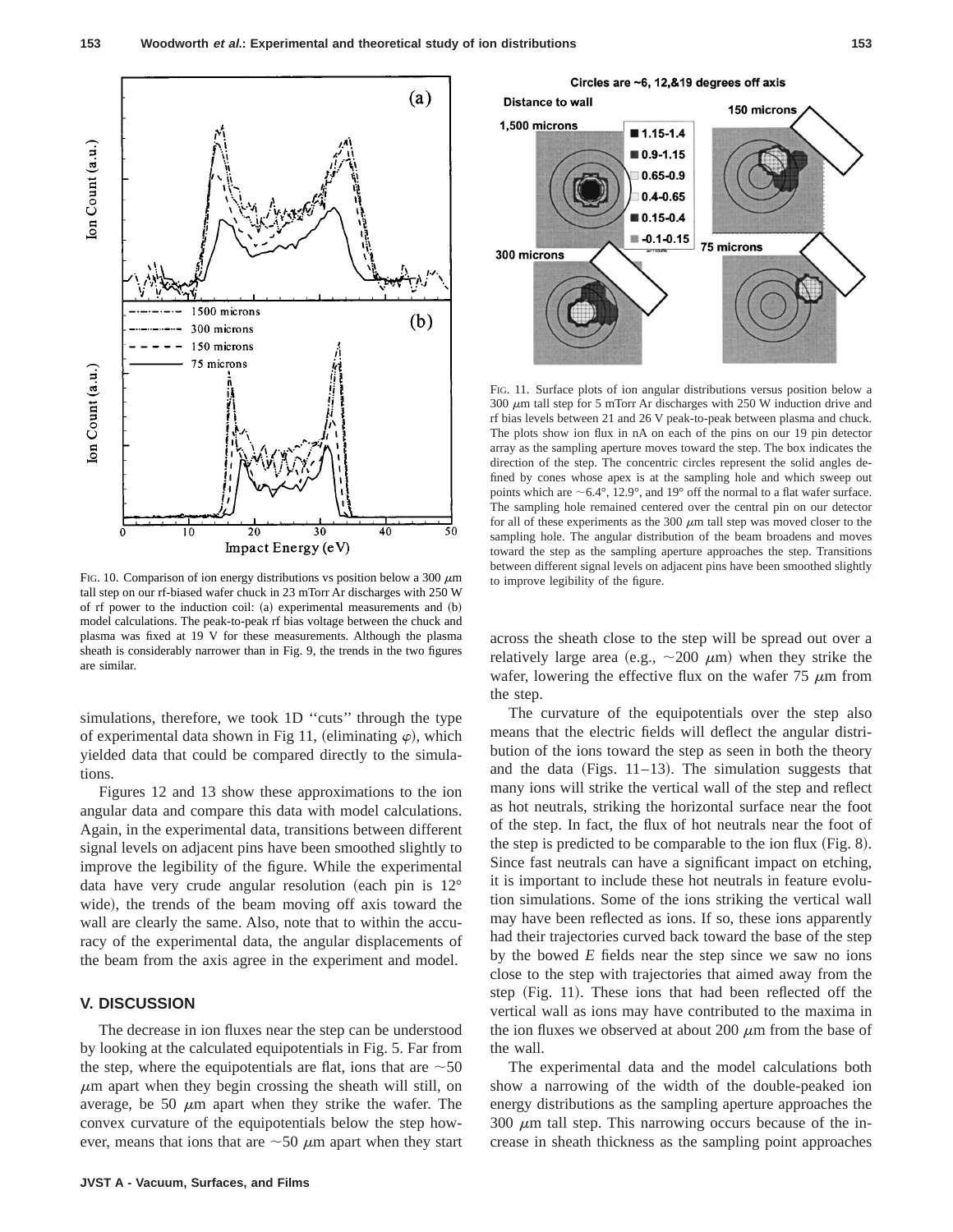

FIG. 12. 2D measurements (a) and calculations  $(b)$  of ion angular distributions for 5 mTorr Ar, discharge with 250 W induction drive and  $\sim$  22 V<sub>pp</sub> rf bias on chuck. In the experimental data, transitions between different signal levels on adjacent pins have been smoothed slightly to make the figure more legible. The calculations display the detailed angular distribution of the ions at each distance from the wall.

the step. On a flat surface, the ions cross the sheath in a smaller fraction of a rf period and therefore see more of an instantaneous value of the rf bias potential. Under these conditions, the width of the double-peaked IED is close to the peak-to-peak voltage difference between the bulk plasma and the chuck. Ions take a significant fraction of a rf period, however, to cross the relatively larger sheath below the step. Thus, the ions tend to see more of a ''time-averaged'' rf potential instead of an instantaneous value. This time averaging compresses the IED, reducing the distance between the high- and low-energy peaks.

The experimental IEDs are consistently slightly broader than the widths obtained from the calculations. We suspect this discrepancy can be traced to the limitations of our plasma density measurements. Previous work comparing Langmuir probe data to microwave interferometer measurements<sup>38</sup> demonstrates that the presence of a probe can depress the local plasma density by a factor of 2. Arbitrarily increasing the plasma densities used as inputs to the calculations by a factor of 2 removes most of the discrepancy between the modeled and experimental IED widths.

We have previously reported $32$  that space-charge-induced beam broadening inside our gridded analyzer can broaden the angular distributions we measure. We do see some indi-



FIG. 13. 2D measurements (a) and calculations (b) of ion angular distributions for 23 mTorr Ar, discharge with 250 W induction drive and  $\sim$  21 V<sub>pp</sub> rf bias on chuck as the sampling point moves toward the 300  $\mu$ m tall step.

cations of beam broadening in these experiments. The nonzero "foot" on the first curve in Fig. 12(a) between  $\sim 8^{\circ}$  and  $\sim$ 16° (this is the data taken 1500  $\mu$ m from the wall) is probably due entirely to beam broadening inside the analyzer. These effects, however, do not significantly alter the ion fluxes, energy distributions, or mid points of the ion angular distributions we report in this work.

Our experiments were carried out using argon gas since use of real etching gases would rapidly erode both our sampling aperture foils and the 300  $\mu$ m tall step. In true etching gas discharges, we would expect several changes. The attaching gases in the mixtures would yield many negative ions and a lower electron density, lowering plasma potentials. The negative ions would be repelled by the sheath fields, so it should be adequate to simulate only positive ion and electron propagation in the sheath fields. In etching mixtures, there will typically be a number of ion species of different masses present at the edge of the sheath. Each of these ion species will contribute to the sheath dynamics differently in accordance with their different transit times. To first order, we would expect the simulation results to be a linear combination of the results of a number of single ion cases.

## **VI. SUMMARY**

We have compared model calculations and experimental data of ion distributions close to 300  $\mu$ m tall "steps" on